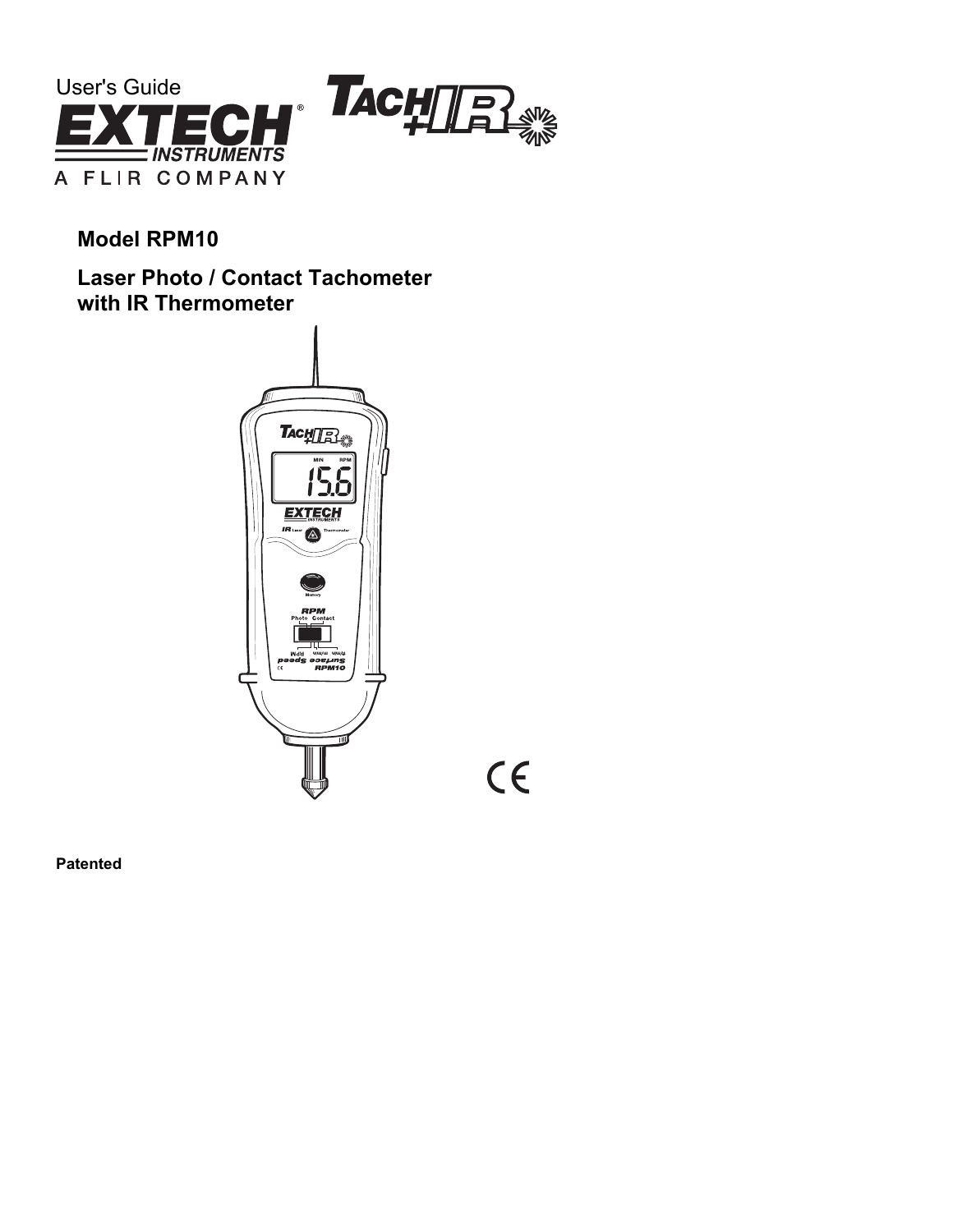# *Introduction*

Congratulations on your purchase of Extech's Laser Photo/Contact Tachometer with Non-Contact IR Thermometer, Model RPM10. This Tachometer provides contact RPM and Linear Surface Speed measurements, non-contact RPM measurements and IR temperature measurements. The laser pointer beam provides accurate long distance measurements for photo tachometer measurements and also identifies the measurement spot for the non-contact temperature tests. This meter, with proper care, will provide years of safe reliable service.

## **CAUTIONS**

- •Improper use of this meter can cause damage, shock, injury or death. Read and understand this user manual before operating the meter.
- •If the equipment is used in a manner not specified by the manufacturer, the protection provided by the equipment may be impaired.
- •This device is not a toy and must not reach children's hands. It contains hazardous objects as well as small parts that the children could swallow. In case a child swallows any of them, please contact a physician immediately
- •Do not leave batteries and packing material lying around unattended; they can be dangerous for children if they use them as toys
- •In case the device is going to be unused for an extended period of time, remove the batteries to prevent them from training
- •Expired or damaged batteries can cause cauterization on contact with the skin. Always, therefore, use suitable hand gloves in such cases
- •See that the batteries are not short-circuited. Do not throw batteries into the fire.
- •**Do not directly view or direct the laser pointer at an eye.** Low power visible lasers do not normally present a hazard, but may present some potential for hazard if viewed directly for extended periods of time

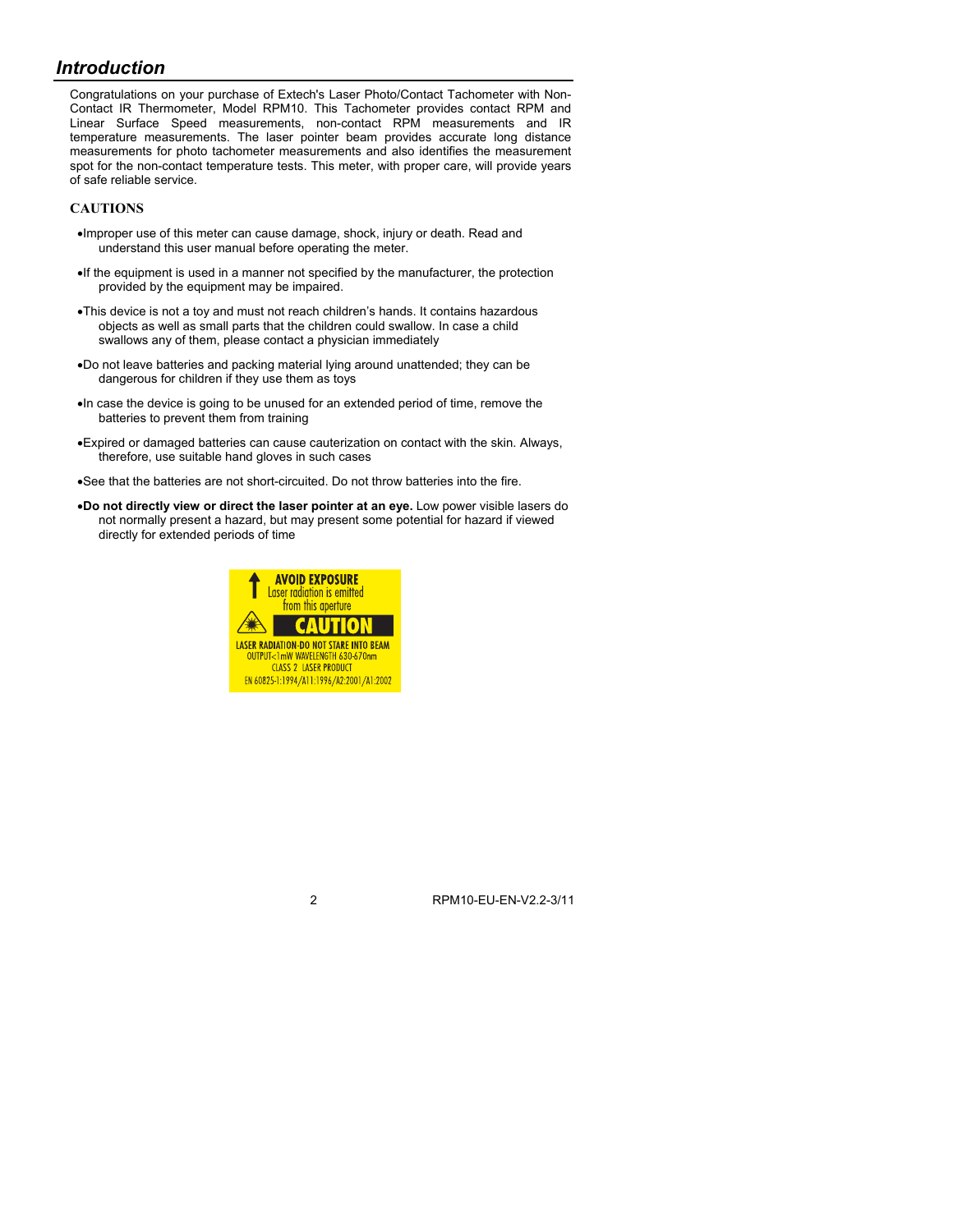# *Meter Description*

- 1. Photo Tachometer sensor, IR Thermometer sensor and laser source
- 2. MEASURE button
- 3. IR Thermometer button
- 4. Memory button
- 5. Function Switch
- 6. Battery compartment (rear)
- 7. Contact Tachometer shaft

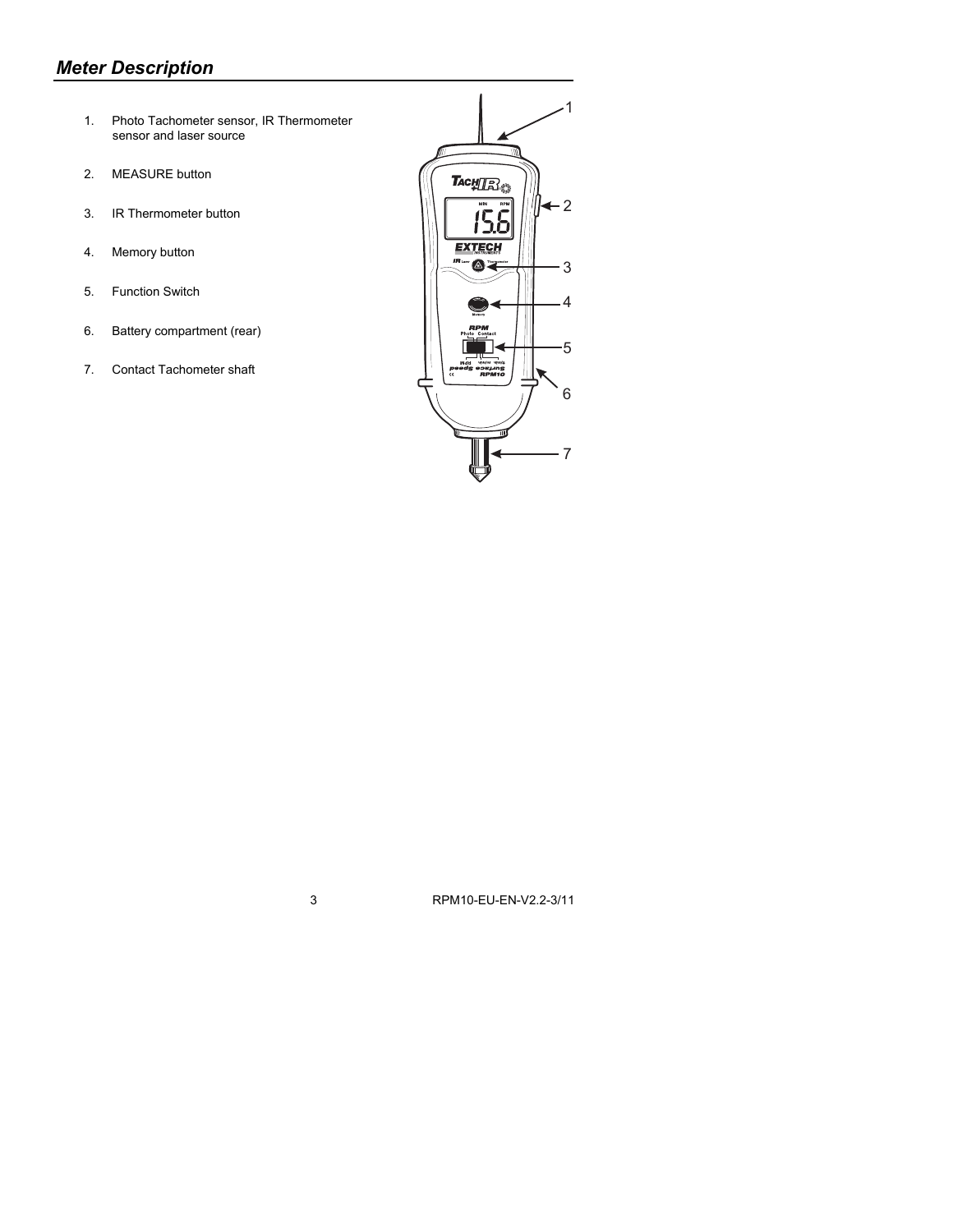# *Meter Operation*

### **Reversible LCD Display**

The meter display indicates Photo Tachometer and IR thermometer measurements in one direction and Contact measurements in the opposite direction. This permits the user to easily read the measurement digits in both measurement modes with the meter held in either direction.

#### **Temperature Units Selection**

The displayed temperature units are selected via a slide switch located in the battery compartment. To select the units (ºC/ºF), open the battery compartment and remove the batteries, then set the switch for the desired units.



### **NON-CONTACT PHOTO TACHOMETER MEASUREMENTS**

- 1. Apply an appropriately sized square piece of reflective tape to the surface of the object under test.
- 2. Move the Function switch to the PHOTO position.
- 3. Point the laser pointer end of the meter toward the device under test at a distance of 50 to 2000mm (2" to 79").
- 4. Press the Measure button (located on the right side of the meter) and align the laser pointer beam with the reflective tape.
- 5. Verify that the ((●)) Monitor Indicator appears on the LCD when the object under test passes through the light beam.
- 6. Release the Measure button when the RPM reading stabilizes on the LCD.
- 7. If the rpm is under 50**,** apply additional squares of reflective tape. Divide the reading shown on the display by the number of pieces of reflective tape squares to calculate the actual rpm.
- **NOTE:** Bright ambient light may interfere with the reflected light beam. Shading the target area may be necessary in some cases.

**CAUTION:** Rotating objects can be dangerous. Use extreme care.

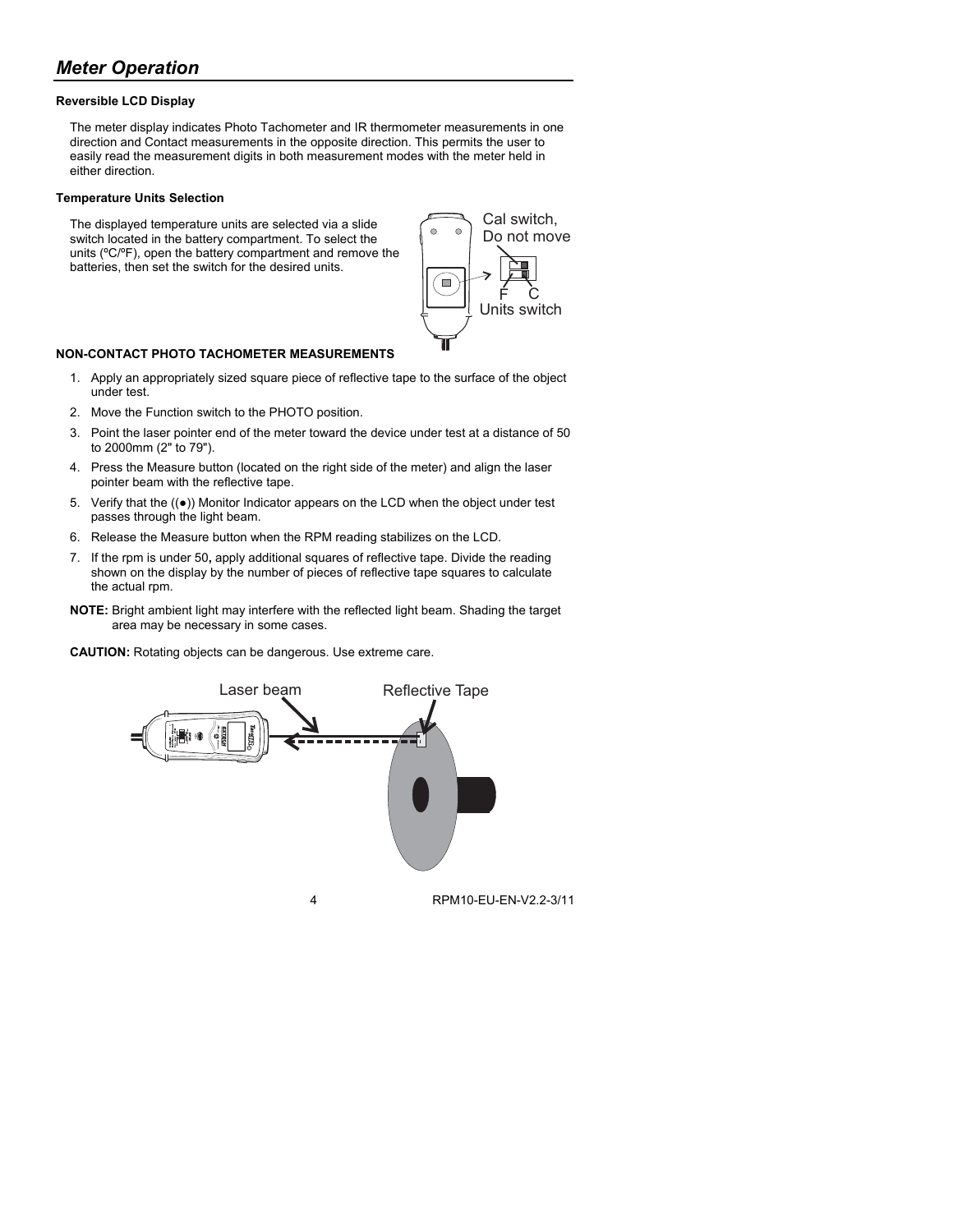## **CONTACT TACHOMETER RPM MEASUREMENTS**



- 1. Install one of the RPM contact tips on the contact shaft.
- 2. Move the Function switch to the CONTACT position.
- 3. Press the Measure button while lightly pressing the contact tip against the center of a rotating shaft.
- 4. Release the Measure button when the display stabilizes (approx. 2 seconds).



## **CONTACT LINEAR SURFACE SPEED (m/min ft/min) MEASUREMENTS**



- 1. Install the Linear speed wheel on the contact shaft.
- 2. Slide the Function Switch to SURFACE SPEED "ft/min" or "m/min" position.
- 3. Press the Measure button and hold the surface speed wheel against the moving surface being measured.
- 4. Release the Measure button when the display stabilizes (approx. 2 seconds).



Linear Speed **Wheel**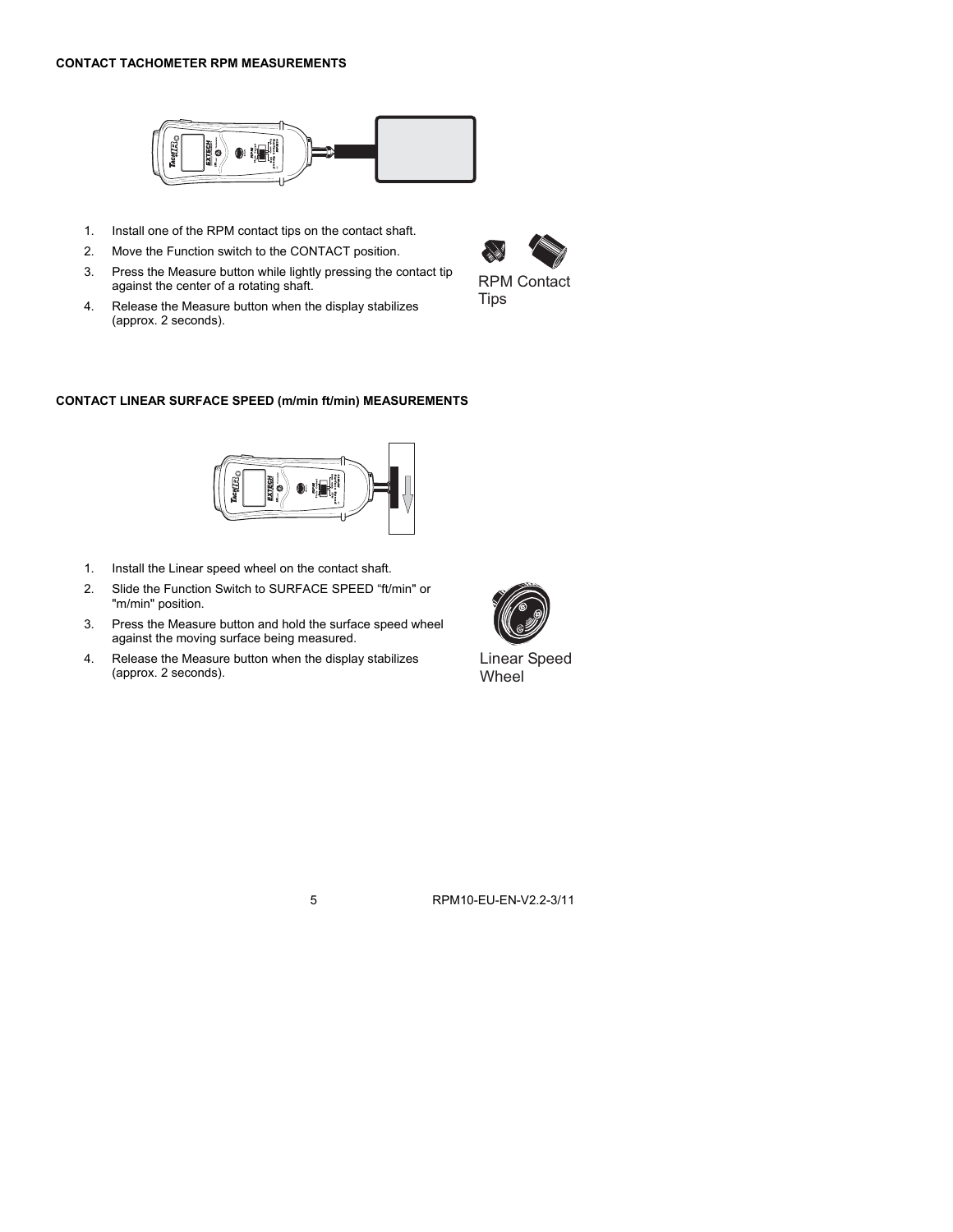### **NON-CONTACT TEMPERATURE MEASUREMENTS**

- 1. Point the meter at the surface to be measured.
- 2. Press the red @ IR thermometer button.
- 3. Use the laser pointer to identify the exact spot to be measured.
- 4. The area of the surface to be measured must be larger than the spot size as determined by the distance to spot size specification.
- 5. Read the temperature in the display.

**WARNING: Do not directly view or direct the laser pointer at an eye.** Low power visible lasers do not normally present a hazard, but may present some potential for hazard if viewed directly for extended periods of time.



#### **MIN/MAX and Last Reading Memory Recall**

The meter will record Maximum, Minimum, and Last Reading for the period of time the Measure button is held. These stored values can then be recalled directly on the meter's display. The readings will remain in the display for approximately four seconds after a button press.

- 1. Press the Memory key once: The "Last" icon appears with the stored last reading.
- 2. Press the Memory key again. The "MAX" icon appears with stored maximum reading
- 3. Press the Memory key again. The "MIN" icon appears with stored minimum reading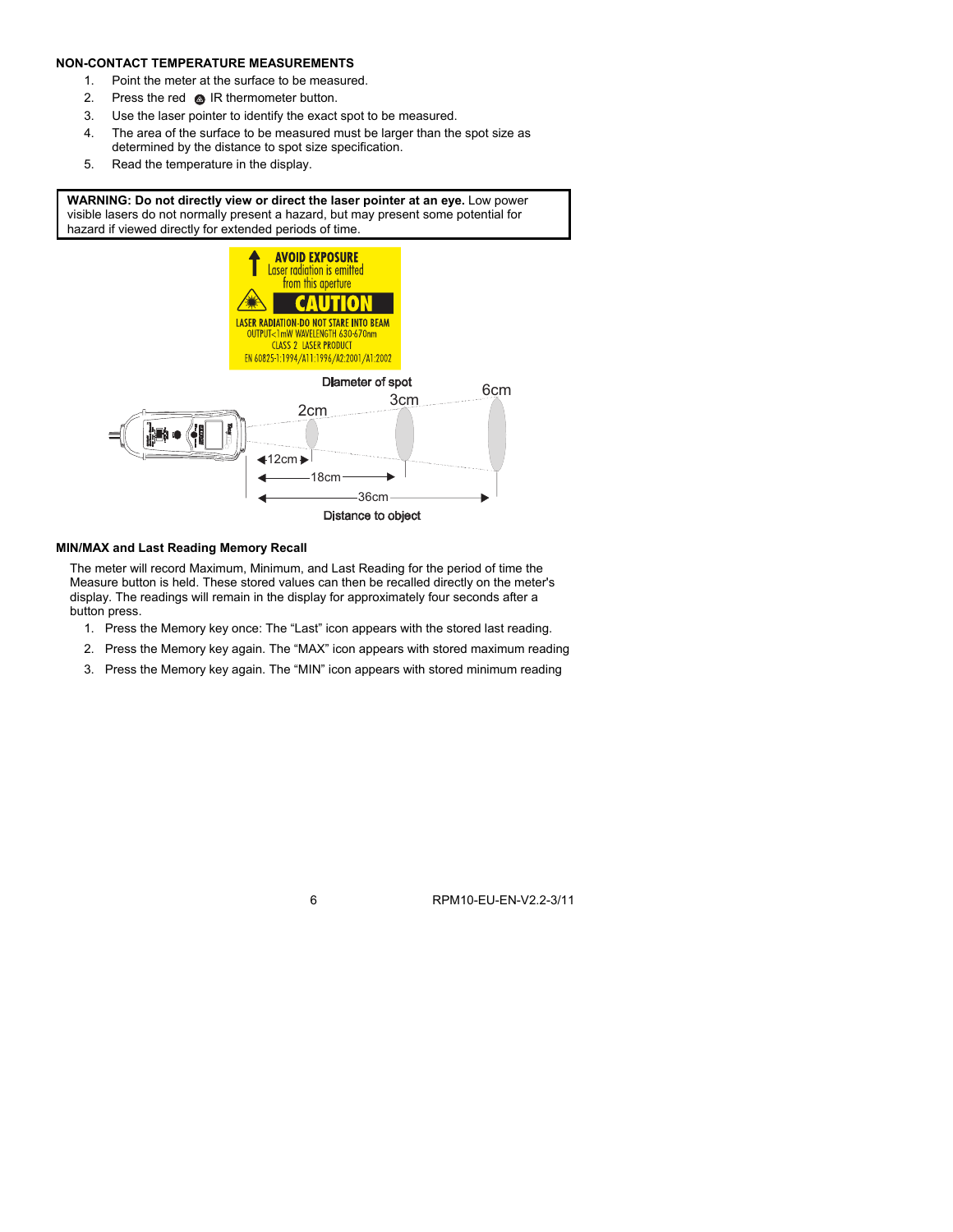# *Specifications*

| Time base                   | Quartz crystal 4.9152 MHz                                                                                                 |  |
|-----------------------------|---------------------------------------------------------------------------------------------------------------------------|--|
| <b>Display</b>              | Reversible 5 digit 16mm (0.6") LCD display                                                                                |  |
| Laser light source          | Less than 1mW; Class 2 red laser diode (645nm approx.)                                                                    |  |
| <b>Detecting Distance</b>   | 50 to 2000 mm (2 to 79") depending on ambient light and RPM                                                               |  |
| Memory                      | Last reading and MIN/MAX readings                                                                                         |  |
| <b>Operating Conditions</b> | 0 °C to 50 °C (32 °F to 122°F); RH 80% Max                                                                                |  |
| <b>Power Supply</b>         | 4 x 1.5V AA batteries                                                                                                     |  |
| <b>Power Consumption</b>    | 24mA DC approx. (>100hrs continuous use)                                                                                  |  |
| Weight                      | 300g (10.6oz). (including battery)                                                                                        |  |
| <b>Size</b>                 | 210 x 80 x 50 mm (8.3 x 3.1 x 2.0")                                                                                       |  |
| <b>Accessories</b>          | (4) 1.5V batteries, reflective tape 24" [600mm], (1) surface speed<br>and (2) rpm rotating attachments, and carrying case |  |
| <b>Patent Notice</b>        | U.S. Patent 7,111,981                                                                                                     |  |

# **Range Specifications**

|                                                     | Range                                                                                                                                                                                                                              | <b>Resolution</b>               | Accuracy (%rdg)     |  |
|-----------------------------------------------------|------------------------------------------------------------------------------------------------------------------------------------------------------------------------------------------------------------------------------------|---------------------------------|---------------------|--|
| Photo                                               | 10 to 99,999 rpm                                                                                                                                                                                                                   | $0.1$ rpm (<1000rpm)            | $\pm (0.05\% + 1d)$ |  |
| Tachometer                                          |                                                                                                                                                                                                                                    | 1 rpm (>1000 rpm)               |                     |  |
| Contact                                             |                                                                                                                                                                                                                                    | $0.1$ rpm (<1000rpm)            |                     |  |
| Tachometer                                          | 0.5 to 19,999 rpm                                                                                                                                                                                                                  | 1 rpm (>1000 rpm)               |                     |  |
| Surface                                             | 0.2 to 6560 ft/min                                                                                                                                                                                                                 | 0.1 ft/min $($ < 1000ft/min $)$ | $\pm$ (1% + 1d)     |  |
| Speed                                               |                                                                                                                                                                                                                                    | 1 ft/min (>1000ft/min)          |                     |  |
| Surface                                             | 0.05 to 1999.9 m/min                                                                                                                                                                                                               | $0.01$ m/min (<100m/min)        |                     |  |
| Speed                                               |                                                                                                                                                                                                                                    | $0.1$ m/min (>100 m/min)        |                     |  |
| Photo<br>Tachometer<br>Detecting<br><b>Distance</b> | 50 to 2,000mm (2 to 79") typical*<br>* specified using a 10mm square of reflecting tape at 1,800rpm. The max<br>and min detecting distance will change with environmental conditions,<br>reflecting tape, or speeds above 1800rpm. |                                 |                     |  |

# **IR Thermometer Specifications**

| Range / Resolution | -20 to 315 <sup>°</sup> C (-4 to 600 <sup>°</sup> F)                                                | $1^{\circ}$ C/F |  |
|--------------------|-----------------------------------------------------------------------------------------------------|-----------------|--|
| Accuracy           | $\pm$ 3% of reading or $\pm$ 3°C (6°F) whichever is greater.                                        |                 |  |
|                    | Note: Accuracy is specified for the following ambient<br>temperature range: 18 to 28°C (64 to 82°F) |                 |  |
| Emissivity         | 0.95 fixed value                                                                                    |                 |  |
| Field of View      | $D/S =$ Approx. 6:1 ratio (D = distance, S = spot)                                                  |                 |  |
| Laser power        | Less than 1mW                                                                                       |                 |  |
| Spectral response  | 6 to 14 $\mu$ m (wavelength)                                                                        |                 |  |

# *Battery Replacement*